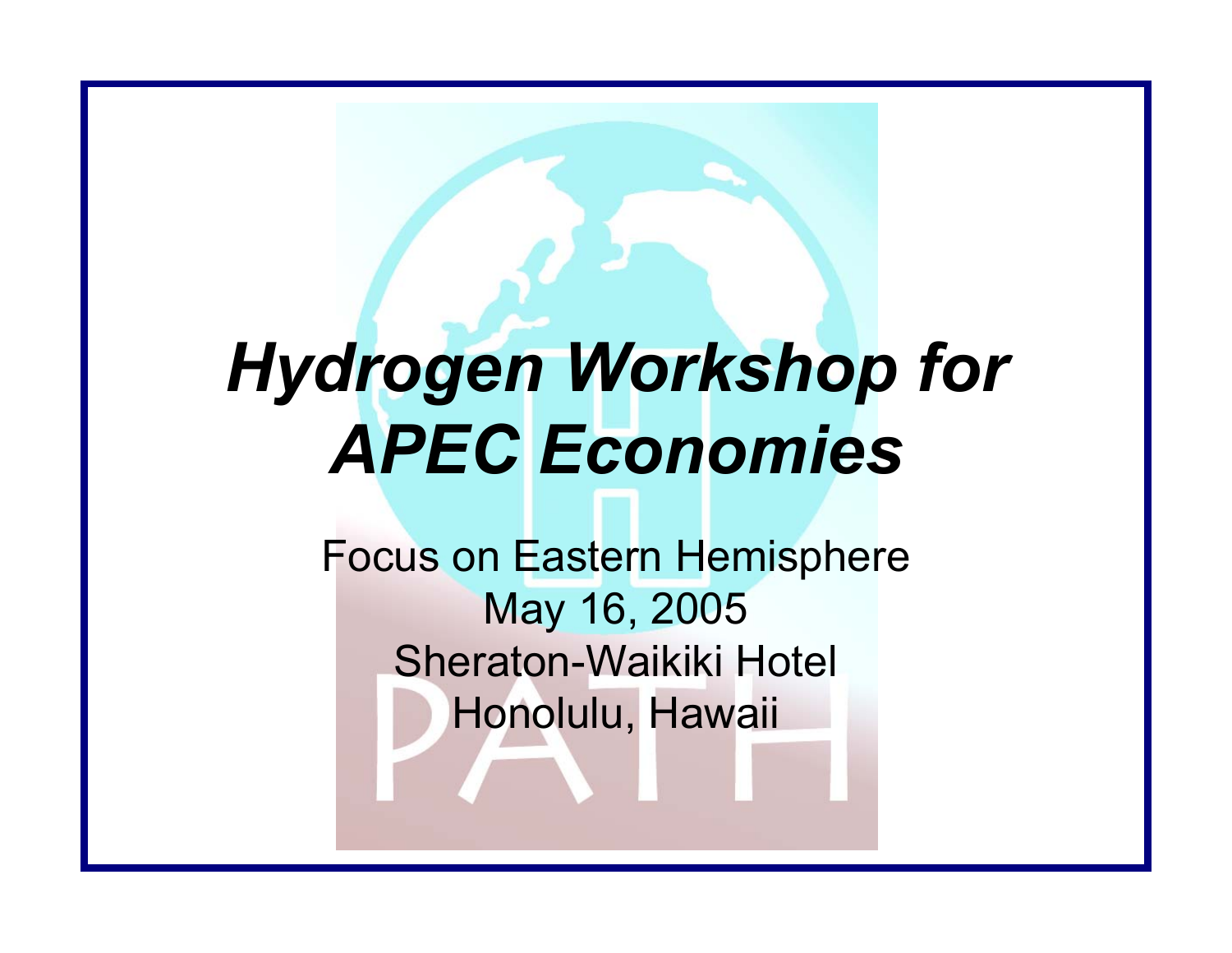# *Workshop Purpose*

•• Present developing version of the *Sourcebook for Hydrogen Applications*

PA

- • Develop information on Codes and Standards and demonstration projects for hydrogen and fuel cells in APEC economies in Eastern Hemisphere.
- • Understand hydrogen and fuel cell information needs of the APEC community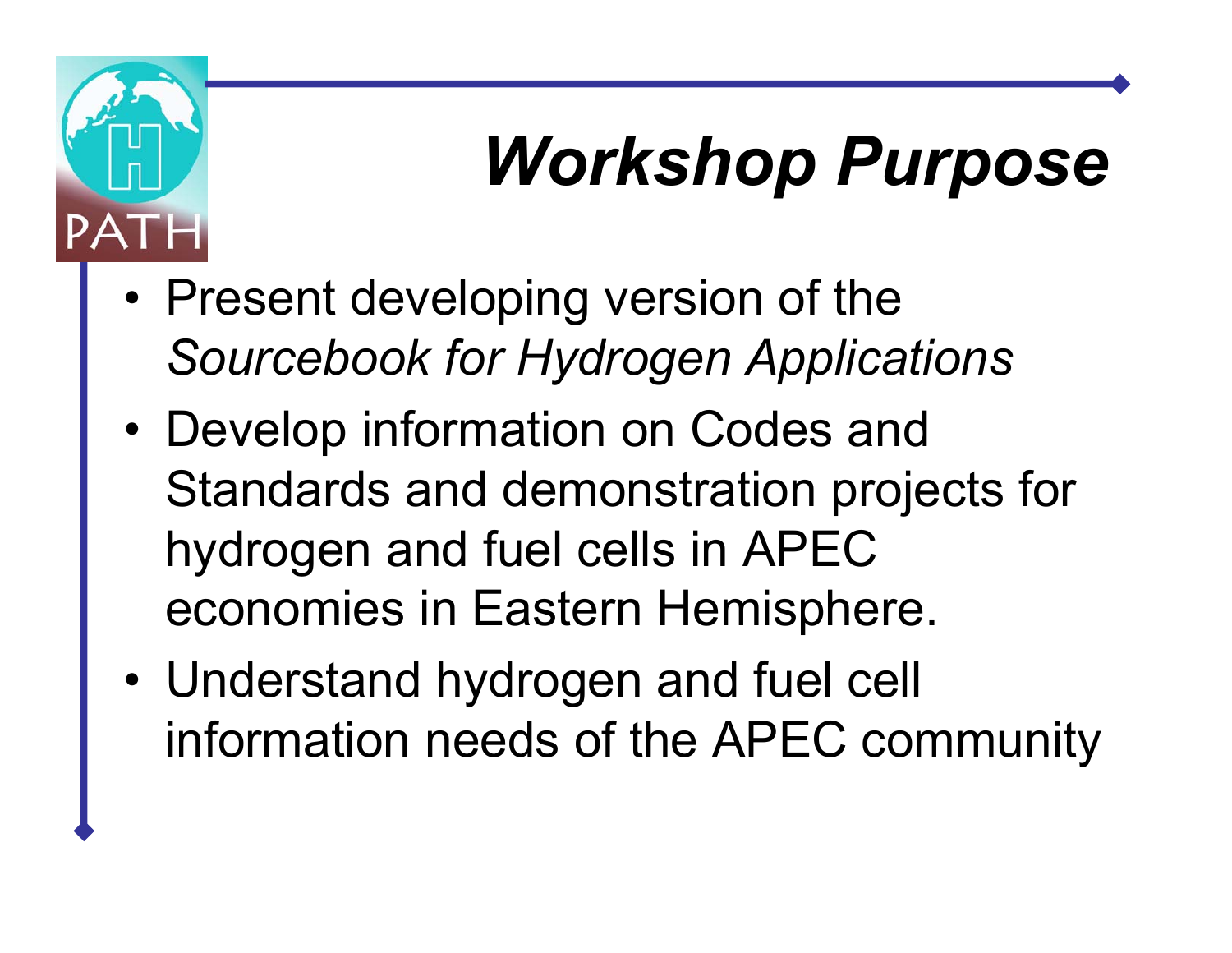# *Morning Agenda*

- •8:30 am Welcome and Introductions
- $8:40$ PATH (Jeff Serfass)
- 8:50 Workshop Purpose (Cary Bloyd
- $9:00$ 9:00 The *Sourcebook* (Bob Hay)
- $9:20$ **Discussion**

**PATH** 

- •10:00 Coffee Break
- $10:15$ **Economy Presentations**
- •12:15 pm Lunch *(Honolulu Room)*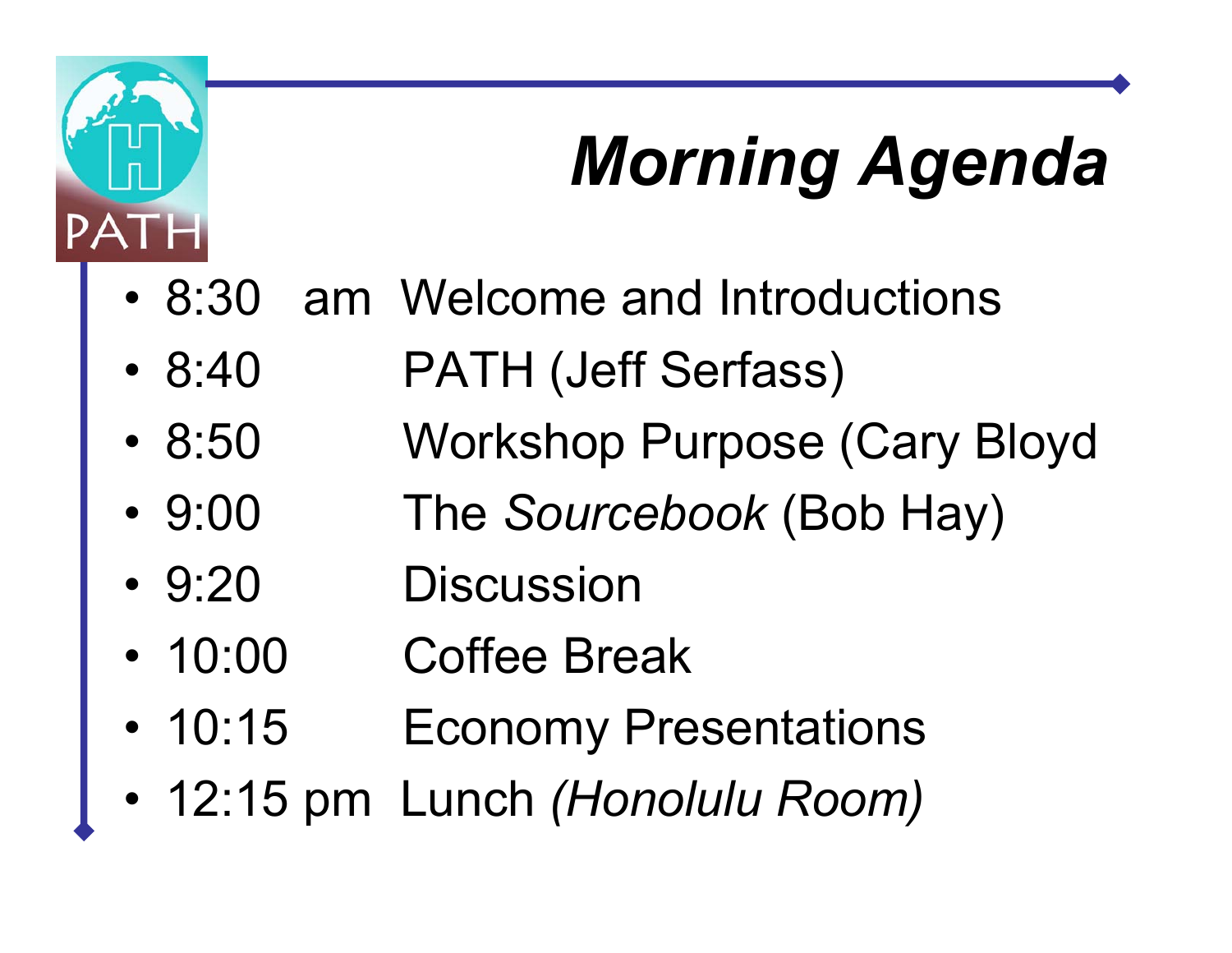

# *Economy Presentations*

- •China\*
- •Chinese Taipei
- $\bullet$ • Republic of Korea\*
- •Malaysia
- •**Mexico**
- •New Zealand
- •Thailand
- •United States
- •IPHE

*\*invited*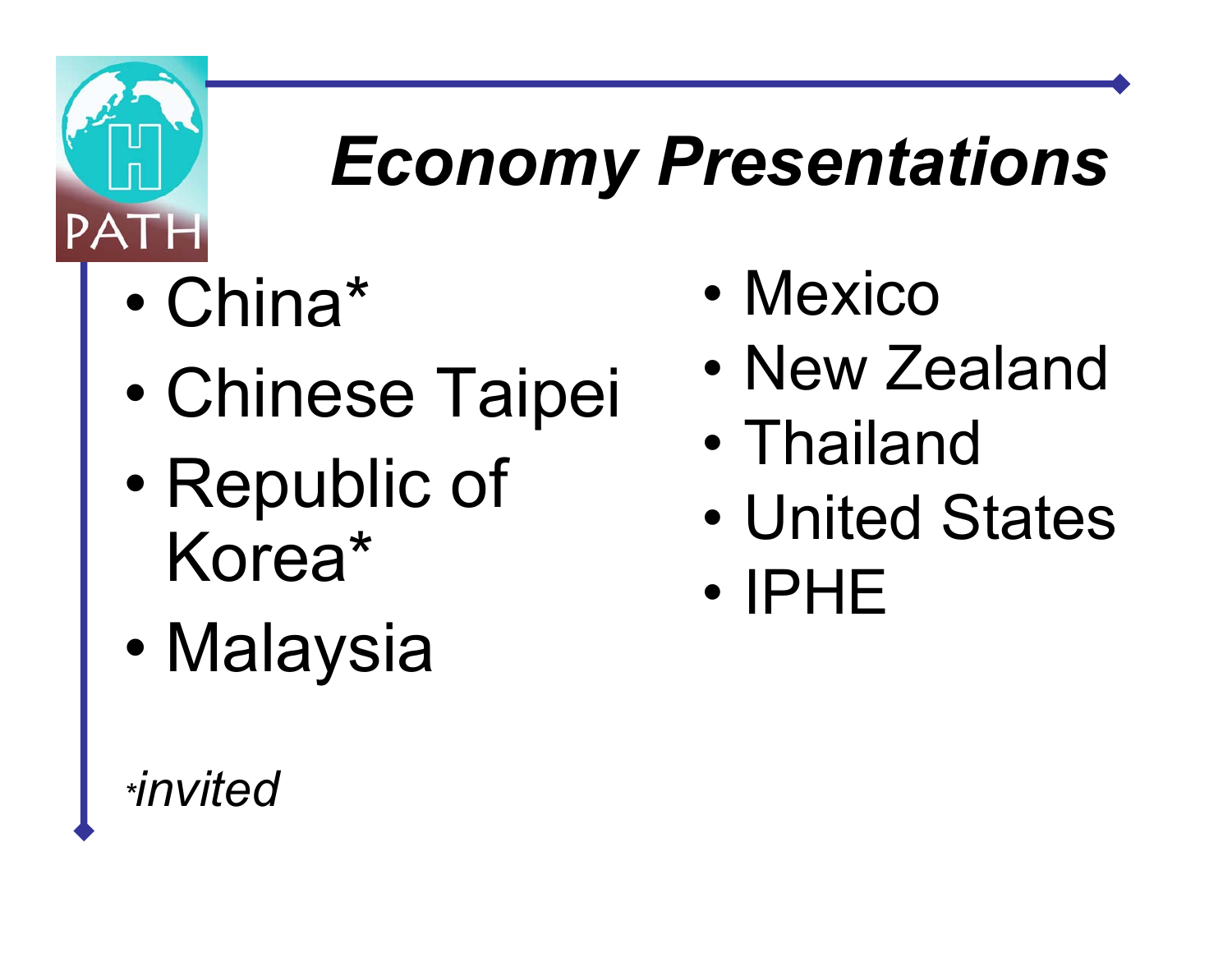# *Afternoon Agenda*

- •1:30 pm Economy Presentations (cont.)
- •3:30 Break

PATH

- $3:45$ 3:45 Roundtable Discussions
	- » H y drogen Demonstration Projects (Andre van Rest)
	- » H y drogen Codes and Standards (Bob Hay)
- •5:00 Summary & Concluding Remarks
- •5:30 Adjourn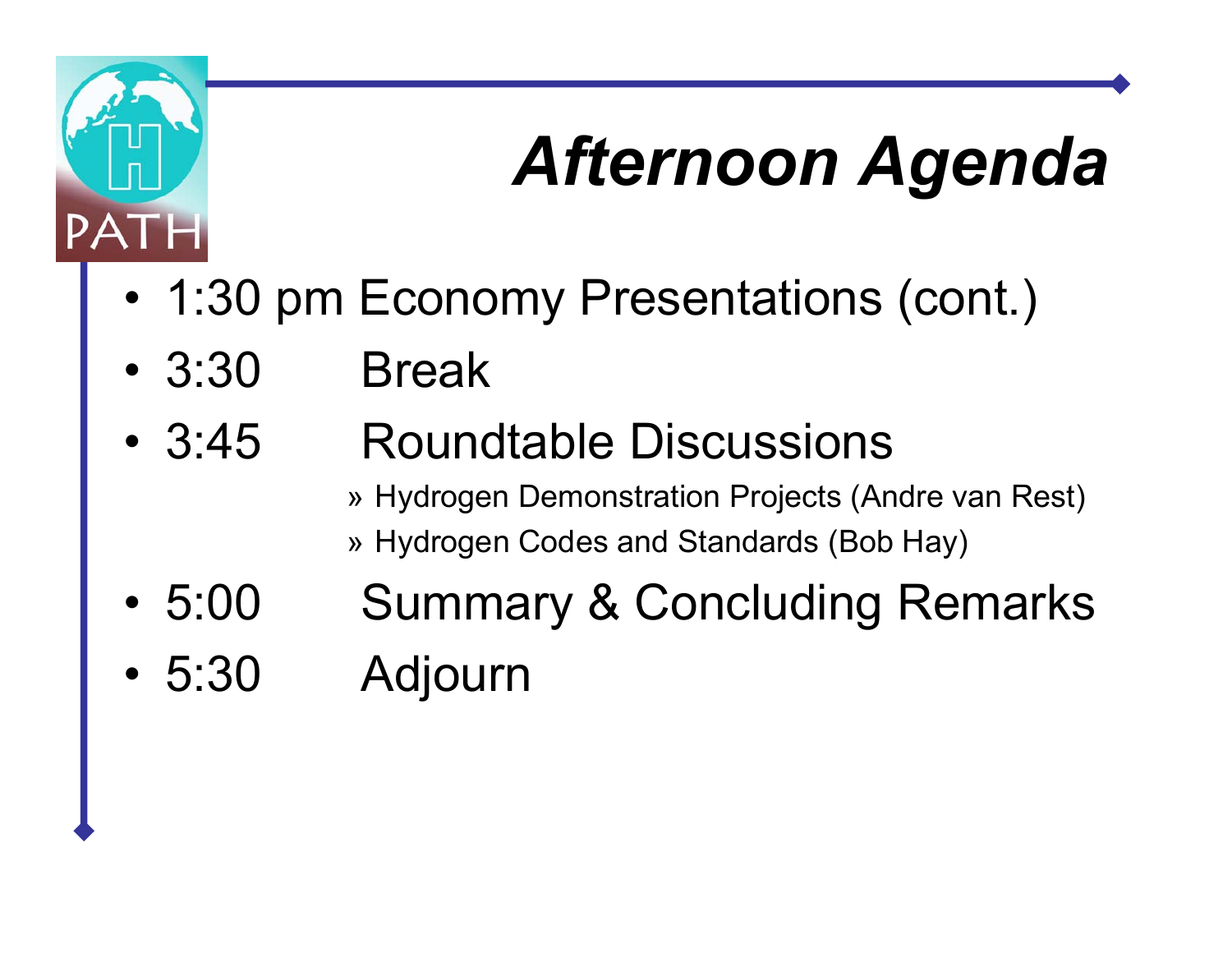# *Partnership for Advancing the Transition to Hydrogen*

Jeffrey A. Serfass

General Manager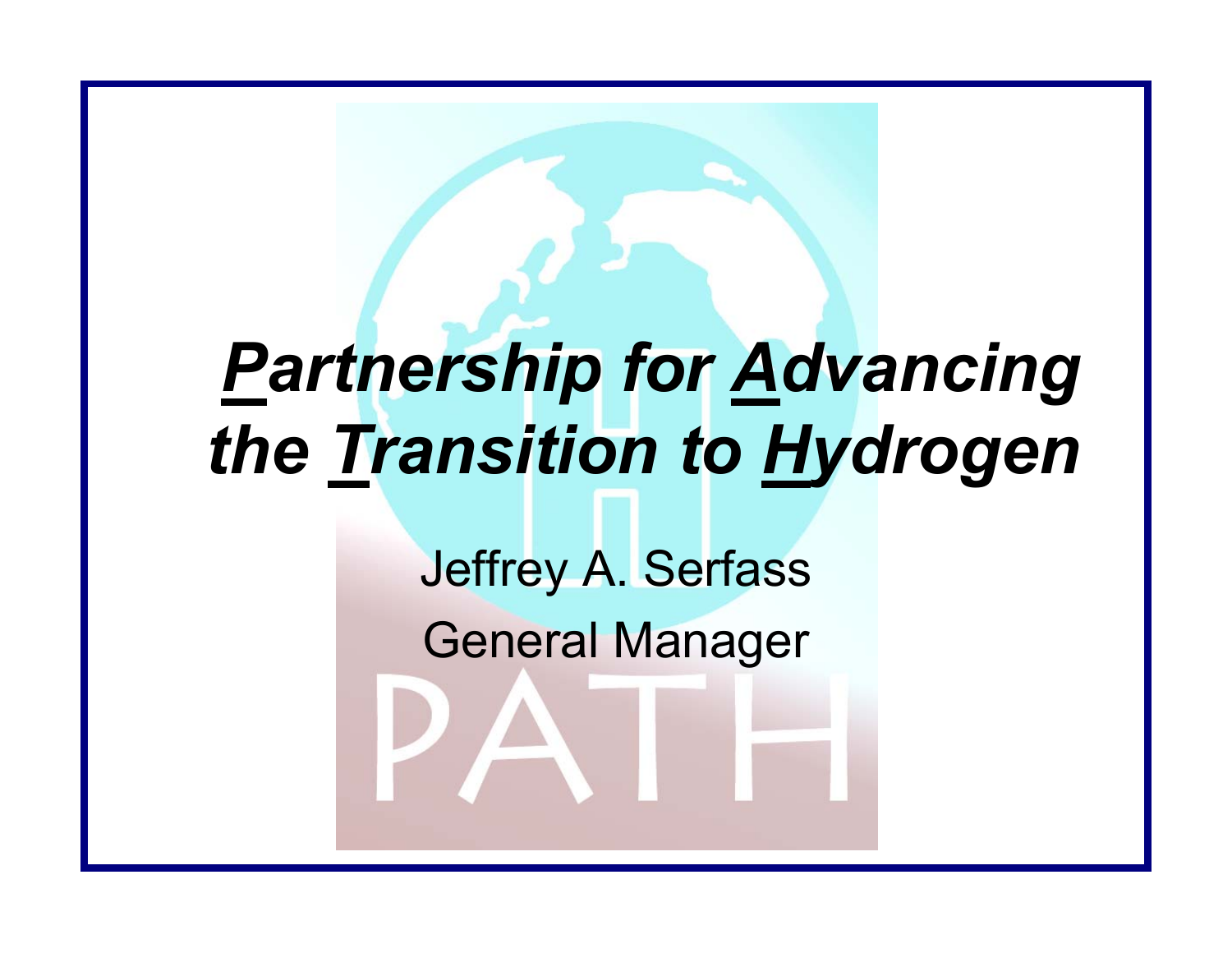# *Mission*



- • Create real and virtual global community of interest in hydrogen
- Help companies and universities connect internationally
- Develop consistent knowledge base internationally
	- Codes & Standards
	- Demonstrations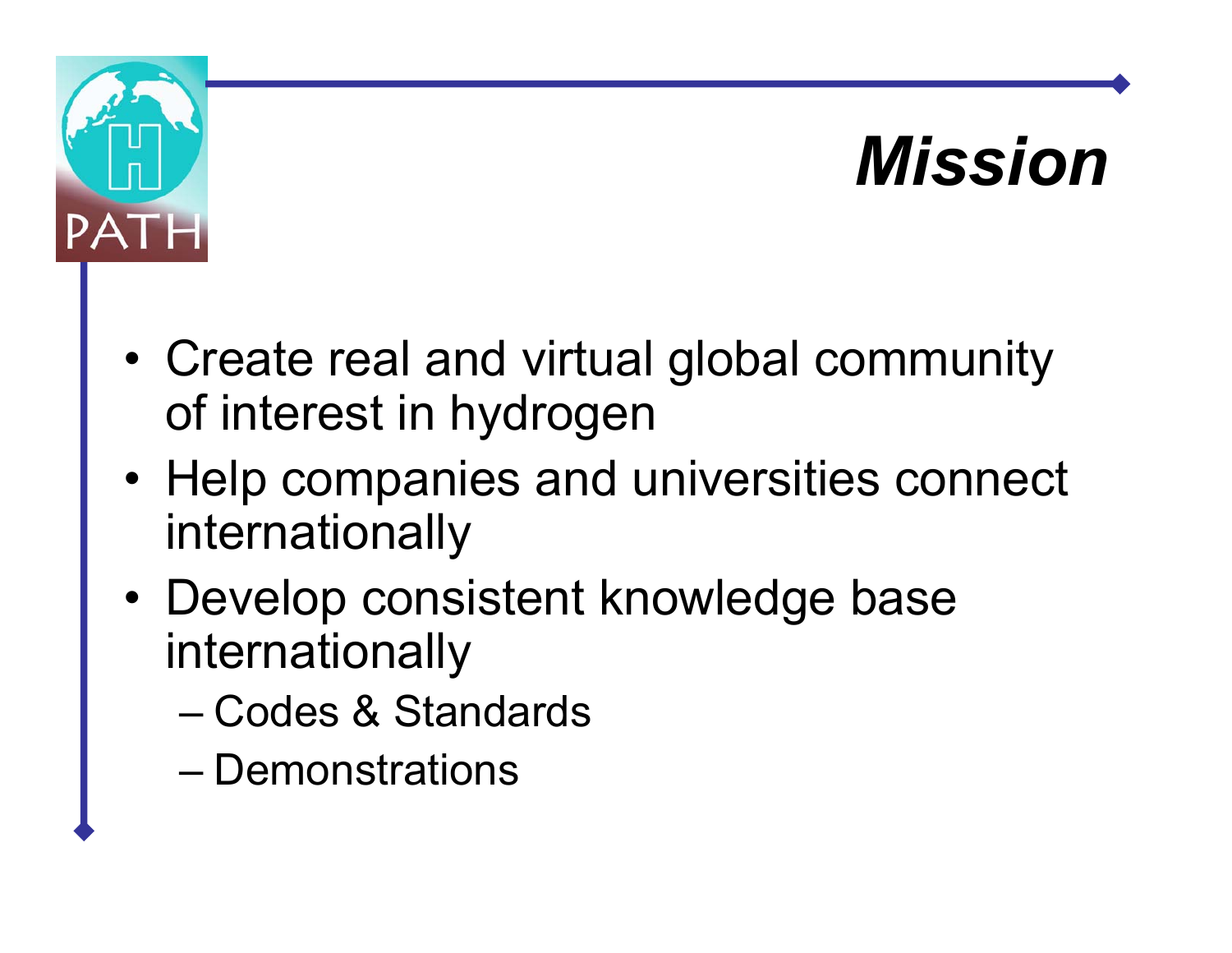

## *PATH Members*

- $\bullet$ Members
	- –Canada
	- Japan
	- –United States
- •Observers
	- Argentina
	- –China
	- Mexico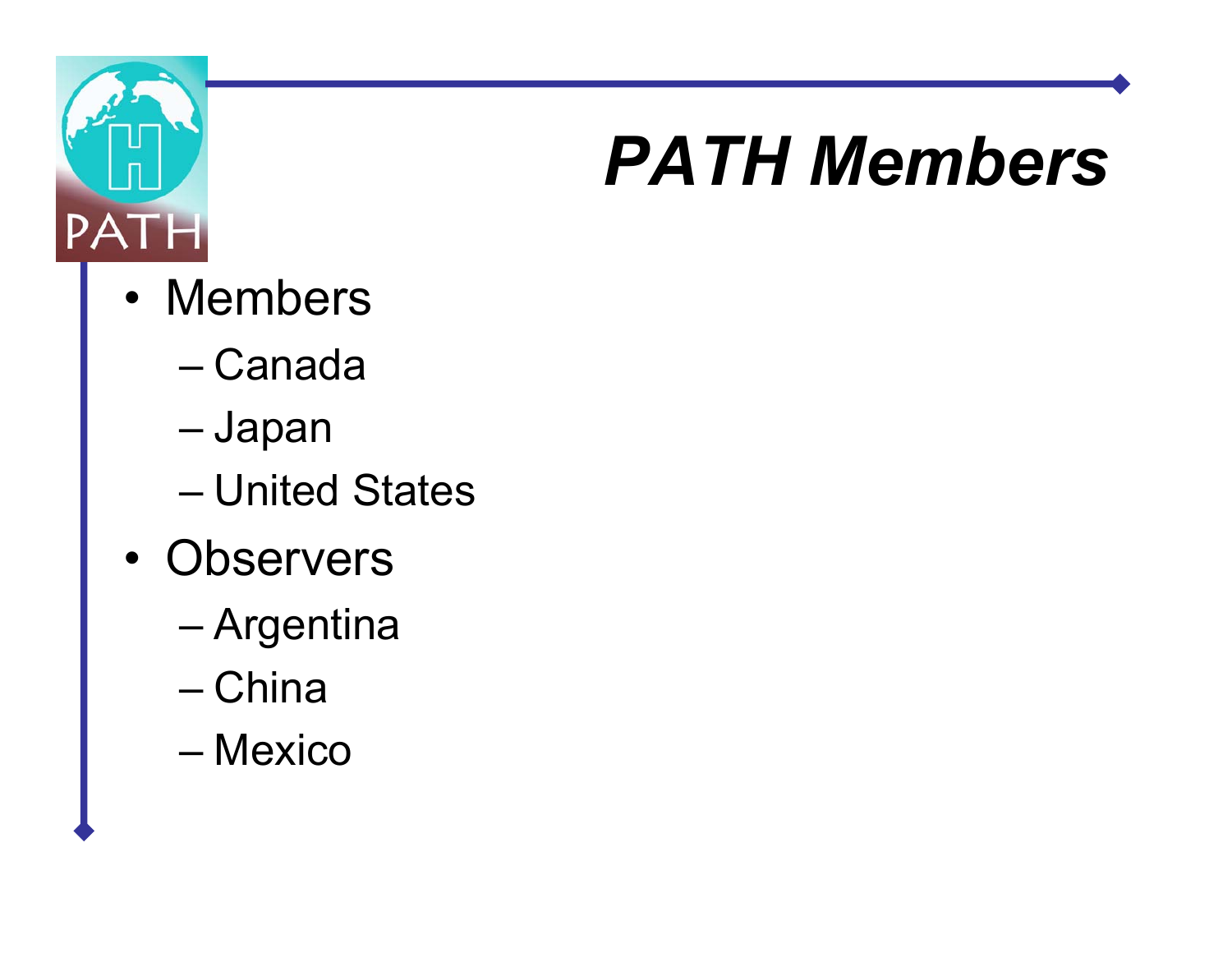#### *Activities*

• Develop *Sourcebook for Hydrogen Applications* (APEC grant)

**PAT** 

– $-$  Includes two workshops to gather information

- Provide ideas and input into hydrogen and fuel cell demonstrations for the 2008 Olympics in Beijing
- •• Identify how regulatory changes in Japan effect codes for hydrogen and fuel cells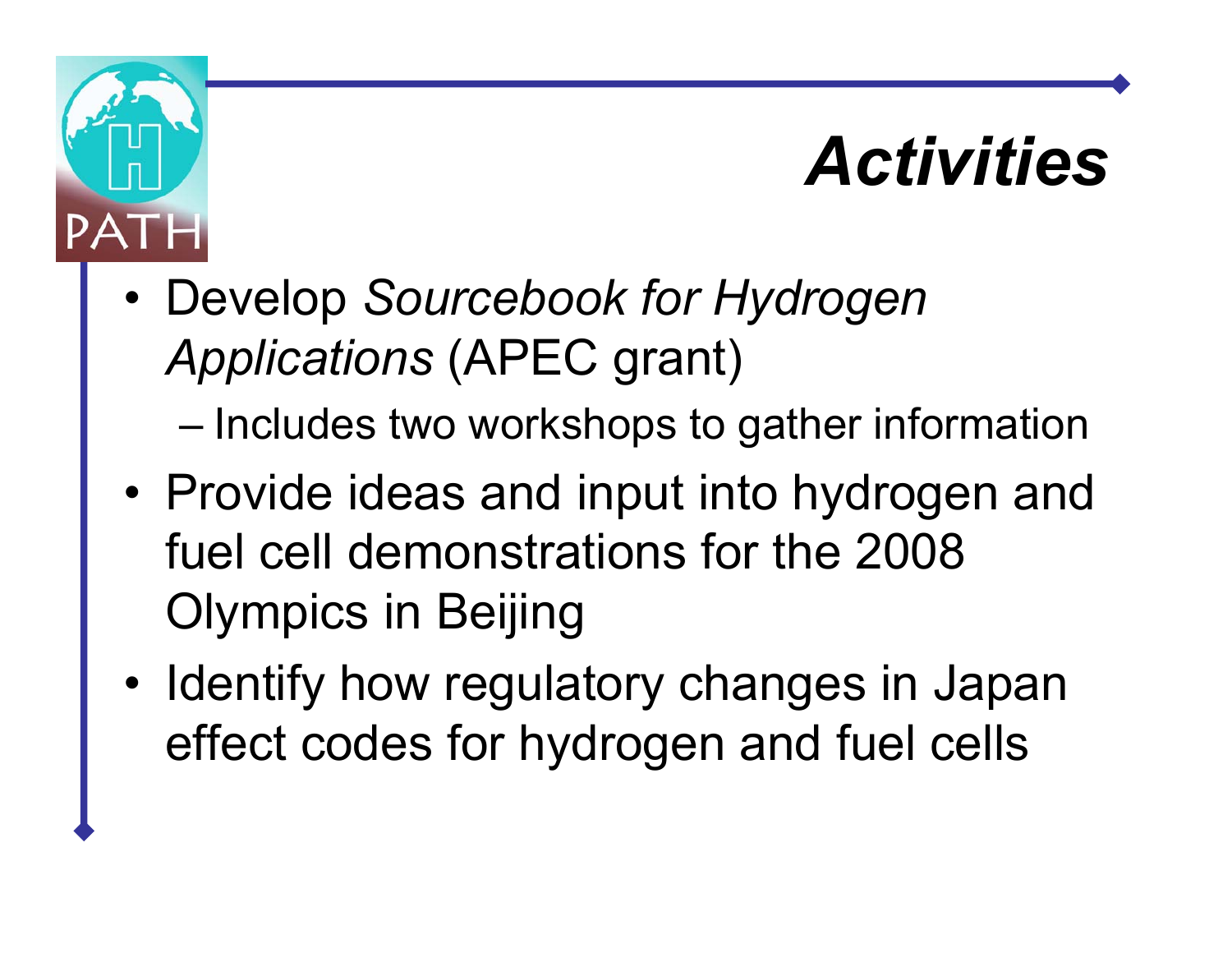#### *APEC*

• Energy Committee has an interest in developing an understanding of hydrogen and fuel cells

 $PA$ 

- The ultimate goal is to encourage trade in these and other areas among its members and with the rest of the world
- •• This work is funded through an APEC energy grant with cost share funds from PATH members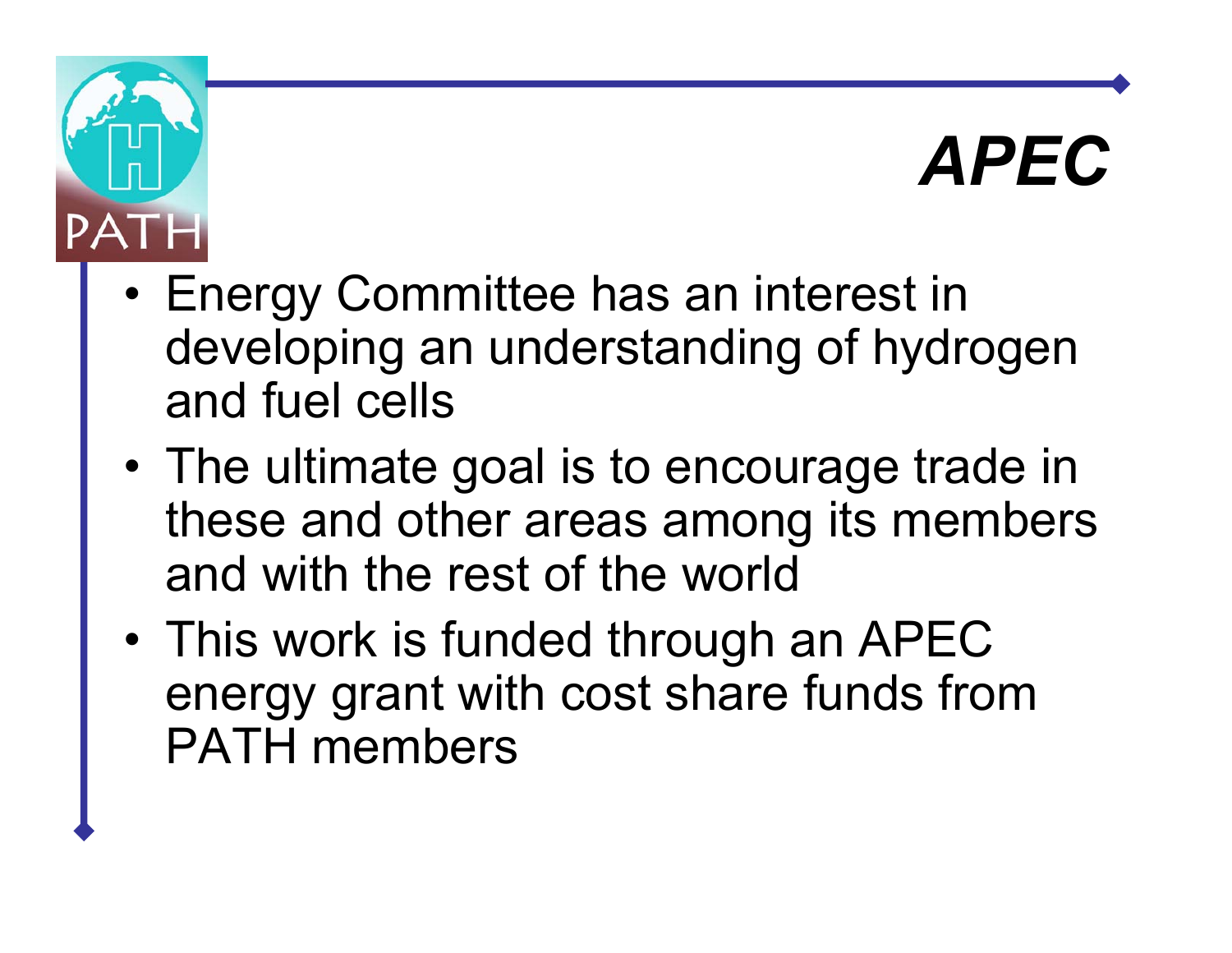#### *Concurrent Session Discussion Rules*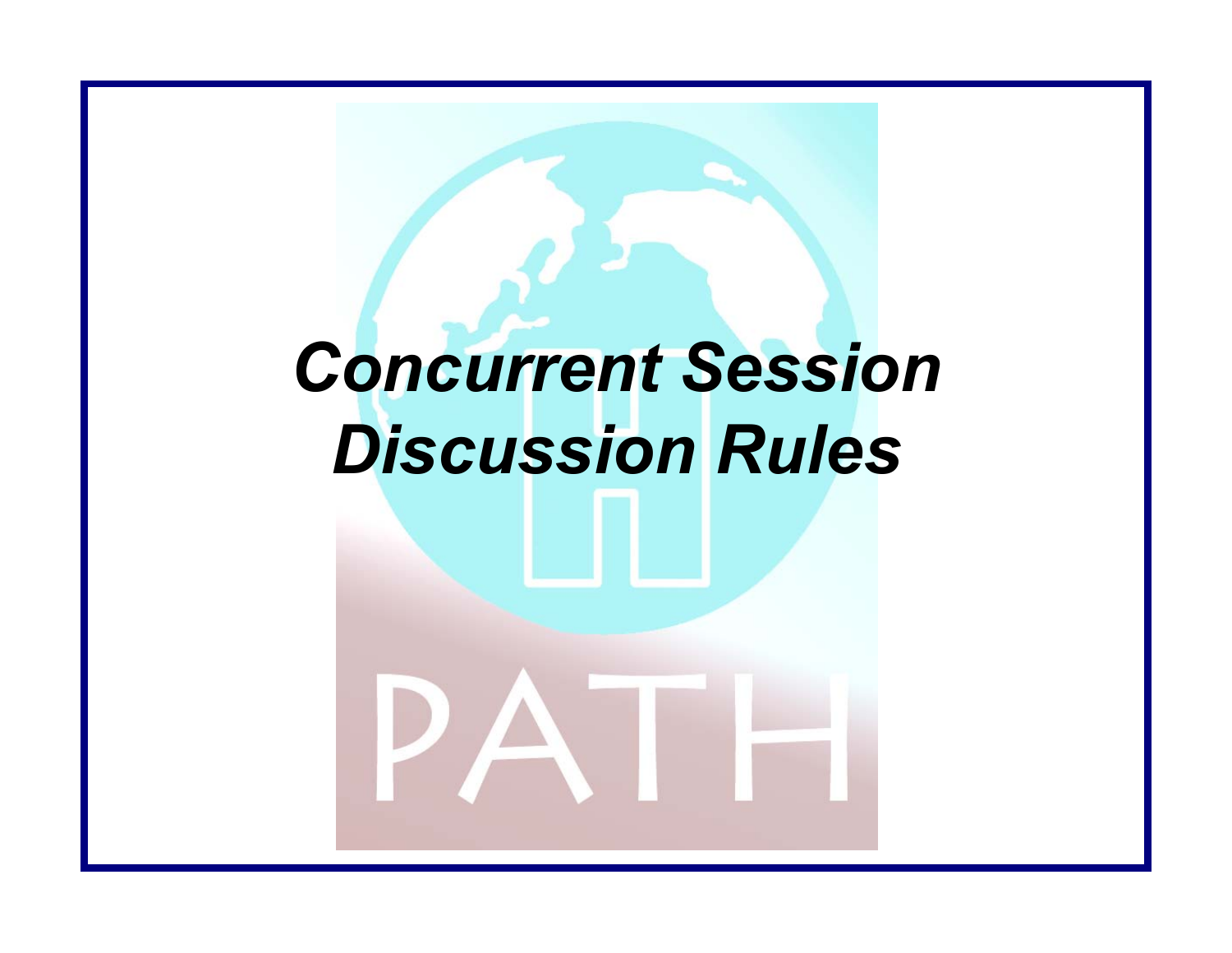

#### *Discussion Session Rules*

- •Facilitator and note-taker in each session
- •• Note-taker compiles questions and responses and records major discussion points
- •Each attendee will comment on each question
- • After first round of discussion, additional comments will be solicited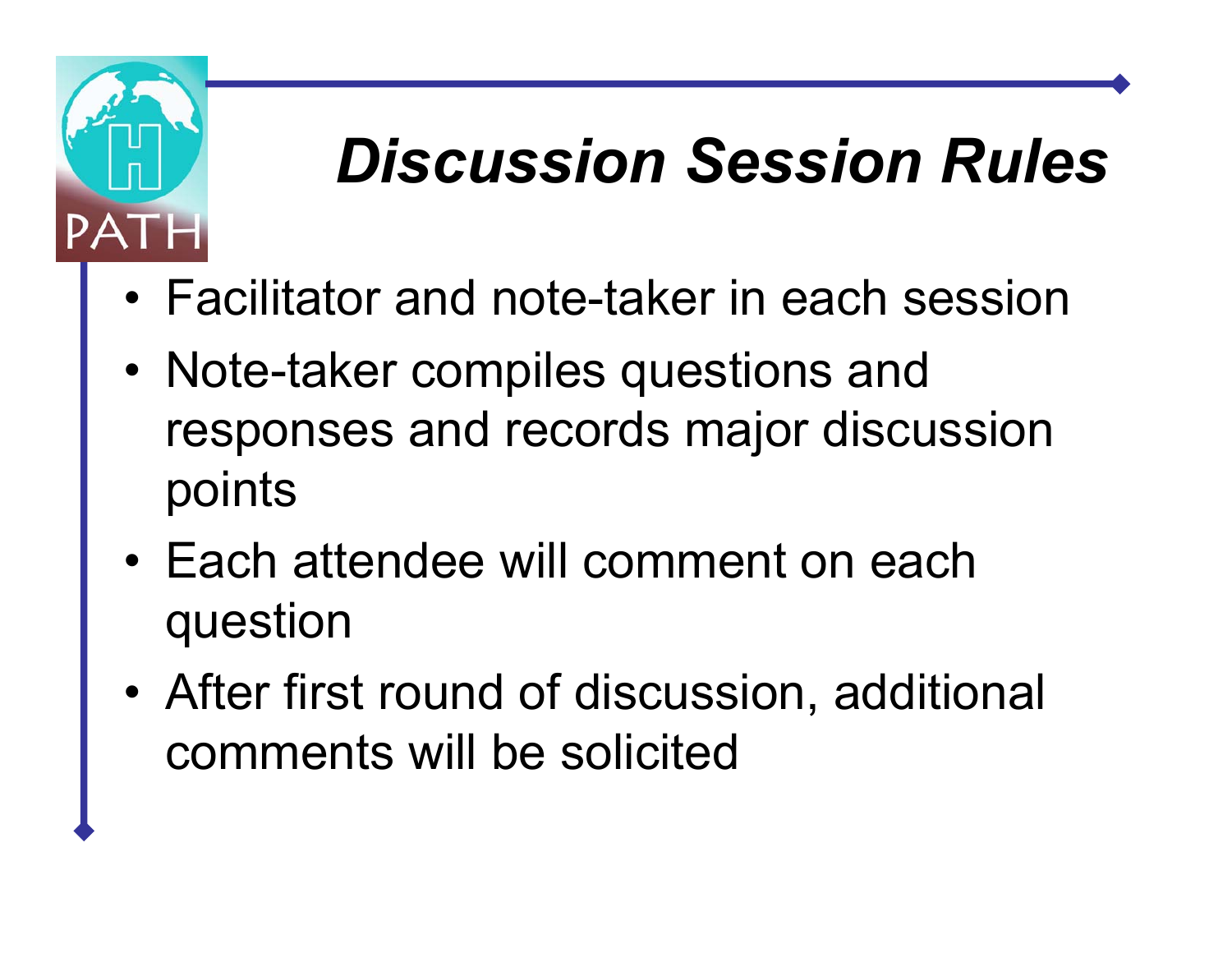

# *Discussion Session Rules (continued)*

- 15 minutes to discuss each question
- Limit initial comments to 2 minutes to allow time for explanation and comments.
- •• Note-takers will develop and present summaries of discussion sessions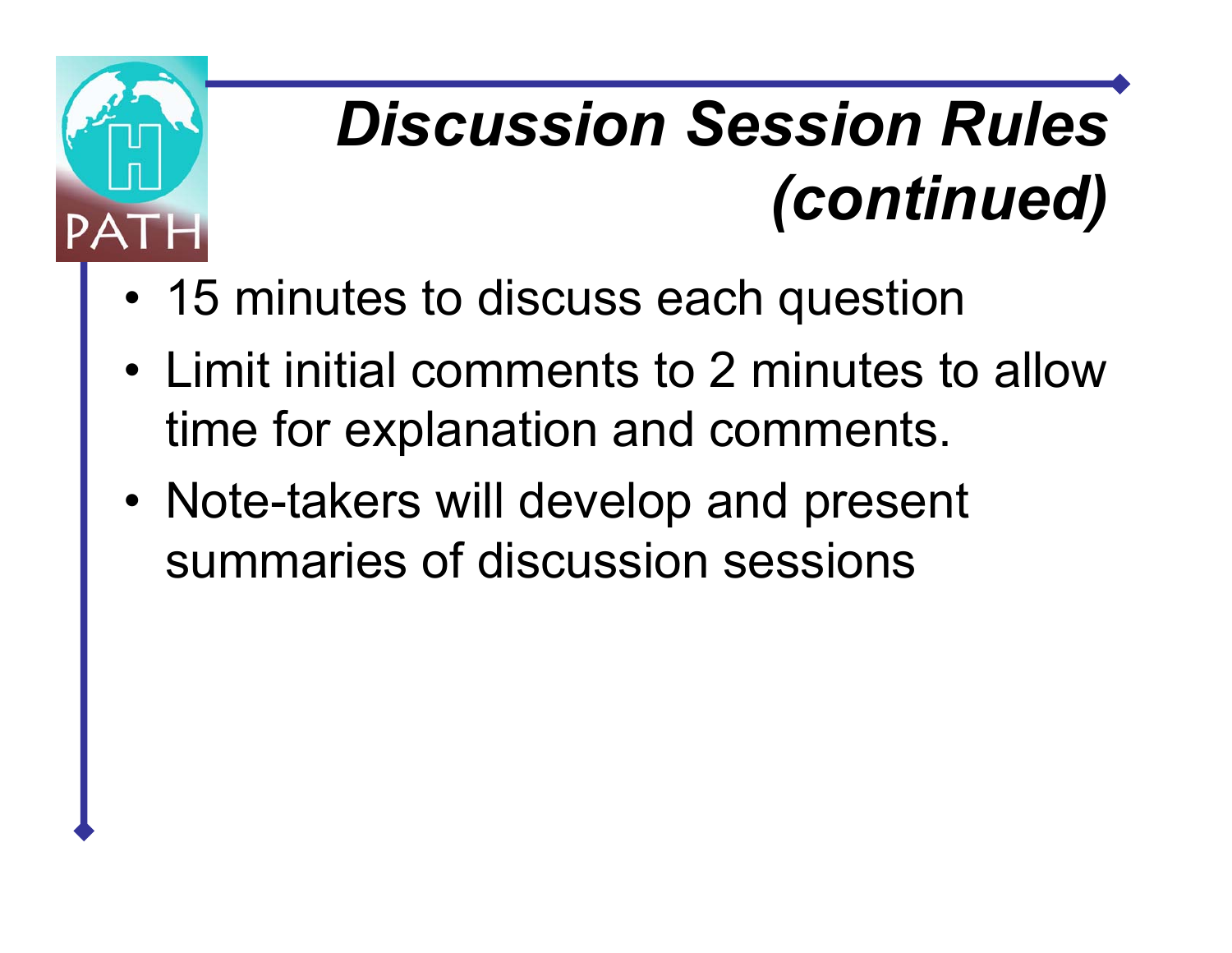# *Discussion Session One - Demonstration Projects*

- •Why is your economy interested in hydrogen?
- •What major applications are consistent with that interest?
- What projects do you have or are you planning that would demonstrate that application?
- How do you anticipate the demonstration project to be funded and/or sponsored?
- Does the lack of standards impede deployment of demonstration projects in your economy?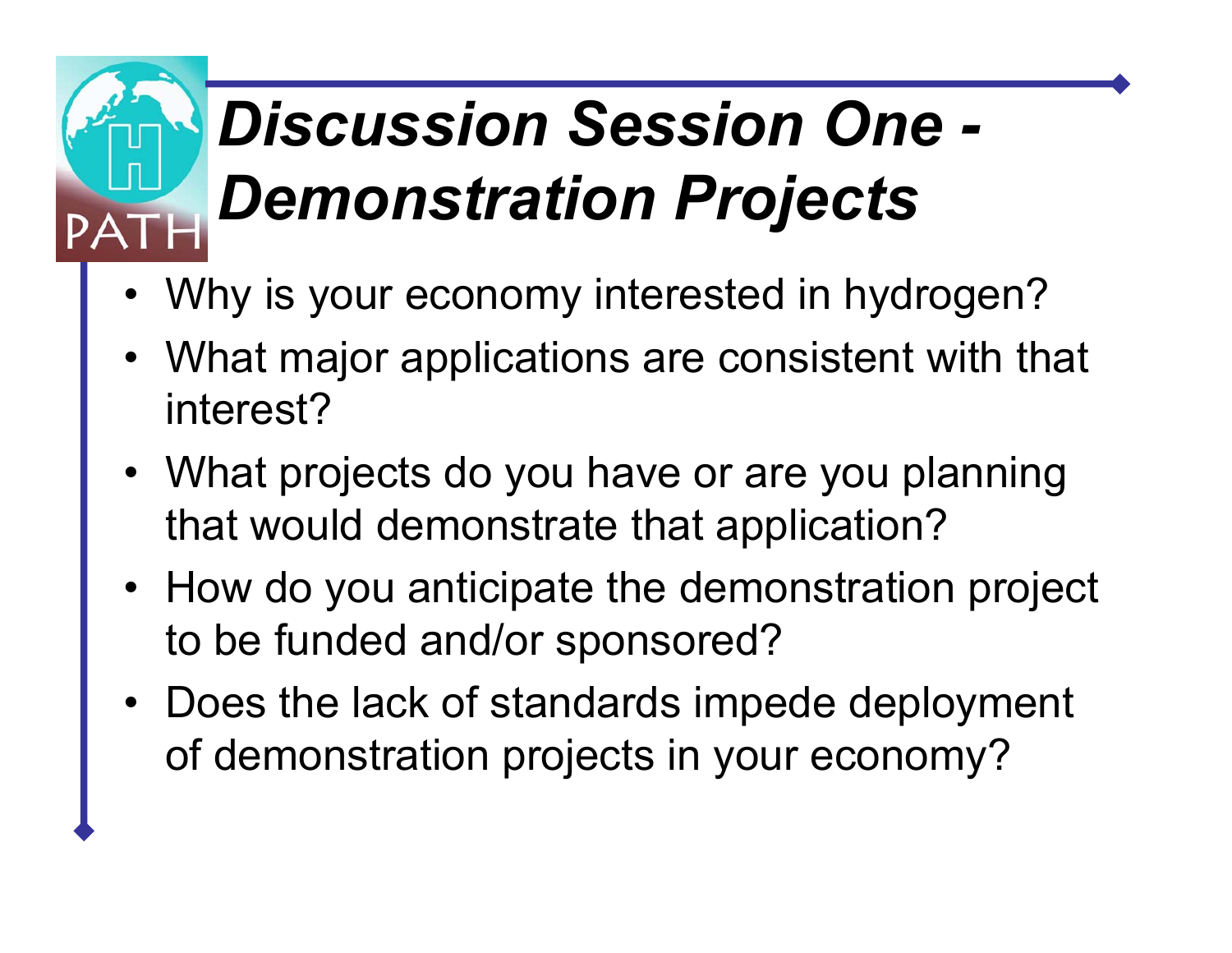# *Discussion Session Two Codes and Standards*

- •Describe your economy's Codes and Standards Process.
- • Is your economy planning to develop codes and standards for hydrogen and fuel cells or adopt them from other economies/organizations?
- How will international standards be applied?
- •Do you expect global technical regulations to impact domestic standards development?
- •Does the lack of standards impede deployment of demonstration projects in your economy?